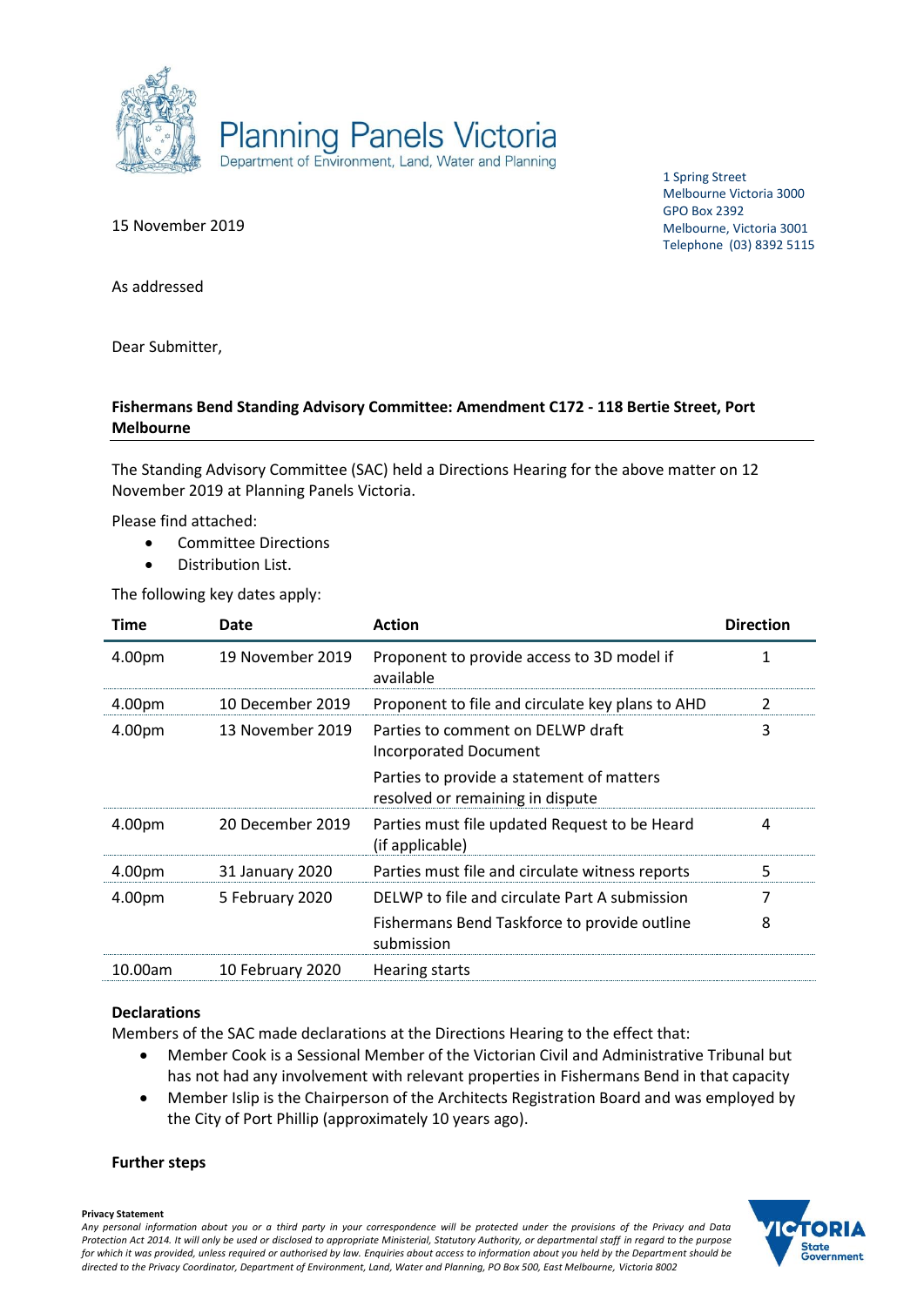A timetable for the Public Hearing will be prepared and circulated once the SAC receives amended Request to be Heard forms.

If you have questions, please contact Greta Grivas, Senior Project Officer at Planning Panels Victoria on (03) 8392 5121 or [planning.panels@delwp.vic.gov.au.](mailto:planning.panels@delwp.vic.gov.au)

Yours sincerely,

Dlook

**Dalia Cook** Chair, Fishermans Bend Standing Advisory Committee

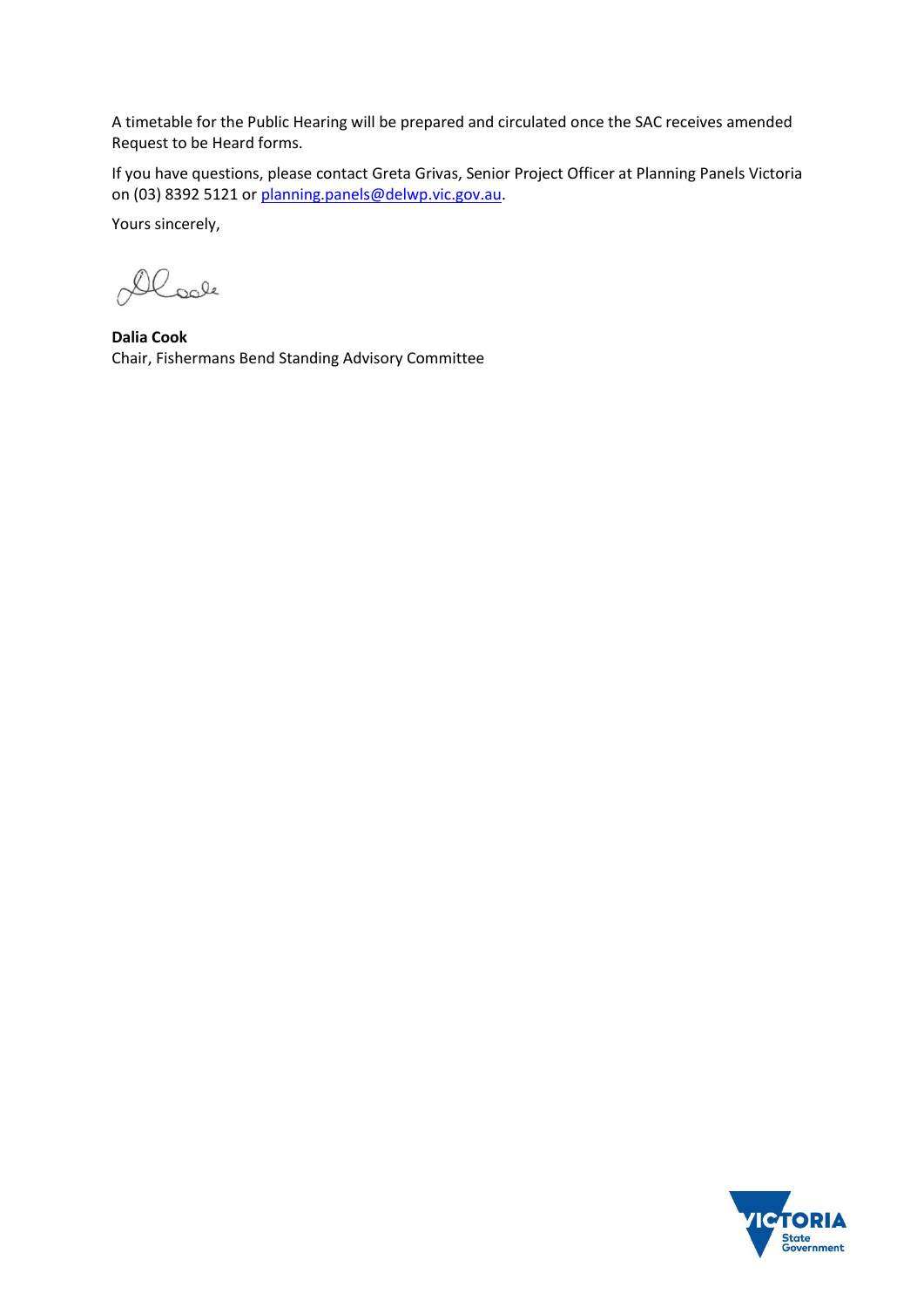# **Committee Directions**

Fishermans Bend Standing Advisory Committee: Amendment C172 - 118 Bertie Street, Port Melbourne

# **Before the Hearing**

- 1. The Proponent should provide 3D modelling of the proposal to the SAC and parties if available by 4.00pm on **19 November 2019**.
- 2. The Proponent must provide key development plans with heights expressed to Australian Height Datum in line with the request of the SAC and supported by Melbourne Water by 4.00pm on **10 December 2019**.
- 3. By 4.00pm on **13 November 2019** each party must:
	- a) file and circulate its comments on the draft Incorporated Document prepared by DELWP. A track changes format should be used. It may be preferable for parties to generate a consolidated document with all mark ups.
	- b) provide a statement referencing the matters in Clause 20 of the SAC Terms of Reference indicating which matters that have been resolved and which matters remain in dispute.
- 4. By 4.00pm on **20 December 2019** each party wishing to be heard must submit an updated Request to be Heard form to the SAC. This document can be found at https://www.planning.vic.gov.au/panels-and-committees/request-to-be-heard-form.

# **Expert witness reports**

- 5. Parties must file and circulate all witness reports (expert and lay) by 4.00pm on **31 January 2020**.
- 6. An expert witness report must:
	- a) comply with the Guide to Expert Evidence (https://www.planning.vic.gov.au/panels-andcommittees/planning-panel-guides)
	- b) be provided to the SAC as an unlocked document.

# **Part A submission**

- 7. DELWP must file and circulate a Part A submission by 4.00pm on **5 February 2020** that includes:
	- a) strategic context and policy assessment, including an assessment of the proposals against the content and purposes of the planning controls introduced by Amendment GC81 and the objectives of the *Fishermans Bend Framework, September 2018*.
	- b) issues identified in submissions
	- c) any suggested changes to the Amendment in response to submissions
	- d) commentary on the appropriateness of proposed development contributions and the method/s proposed to secure them.

*Note: DELWP's Part A submission will be taken as read by the SAC at the Hearing. DELWP should allow time for questions about its Part A submission on Day 1.* 

8. The Fishermans Bend Taskforce is requested to file and circulate an outline of its submissions by 4.00pm on **5 February 2020**.

# **At the Hearing**

# **Submissions and information**

9. If electronic information is presented at the Hearing, all files must be: